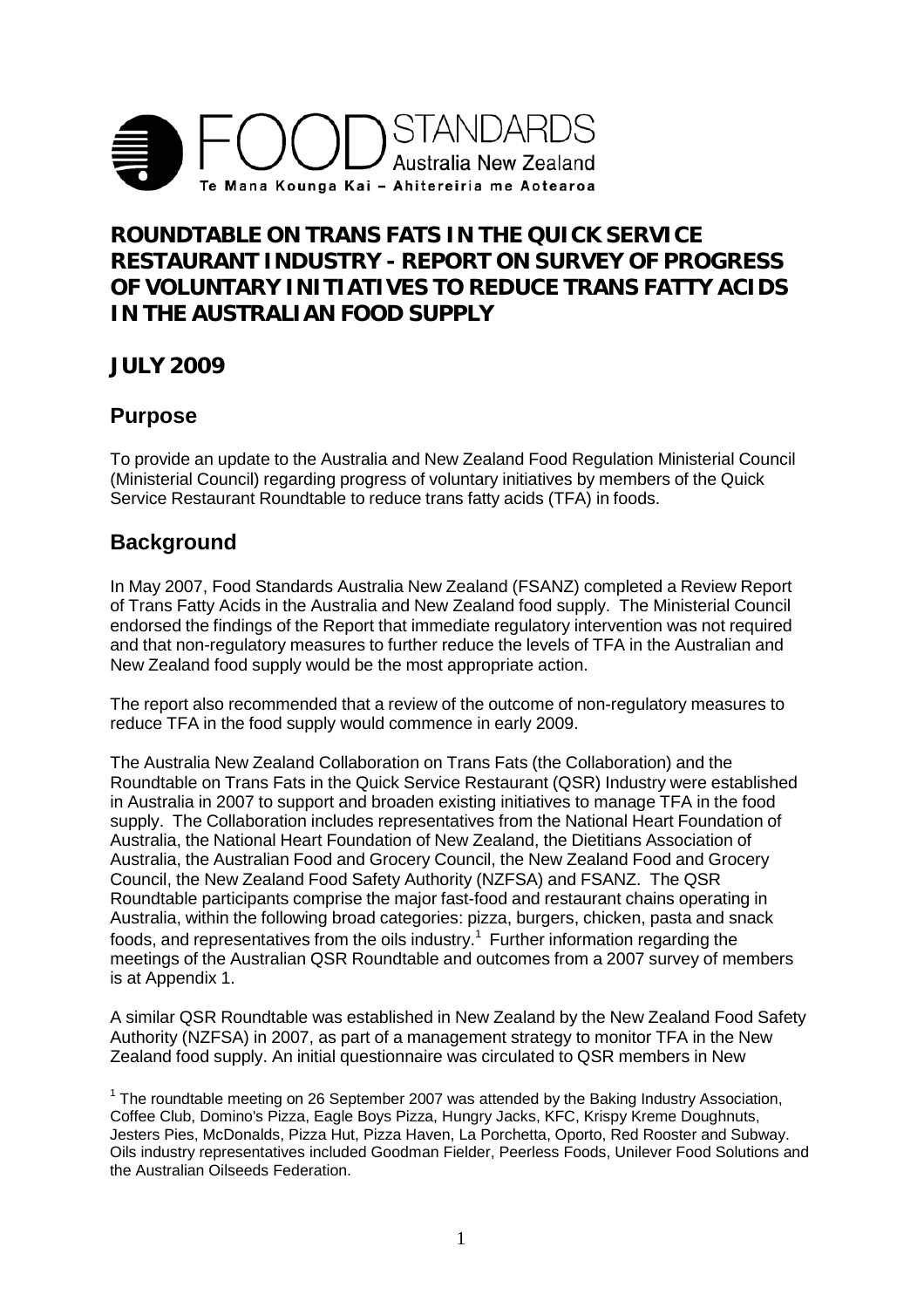Zealand in September 2007 which sought information on their plans to reduce TFA in the food supply.

# **2009 Trans Fatty Acids Survey of QSR Roundtable**

### **Process Undertaken**

Surveys were sent out to 16 QSR participants in the Roundtable. These included 13 of the 14 respondents to the 2007 survey and a further three that joined the Roundtable during 2007 but after the 2007 survey was undertaken. Of these, 13 responses were received. Six respondents requested that part or all of the information disclosed in the survey be treated as Confidential Commercial Information (CCI) under section 4 of the *Food Standards Australia New Zealand Act 1991*.

The survey was also sent to the six member organisations of the Australia New Zealand Collaboration on Trans Fats for their information and response if they wished to do so. One response was received.

A copy of the survey is provided at Appendix 2.

### **Results**

### *Plans*

Of the 13 respondents, seven (Companies A, B, E, F, G H and K) had active plans and strategies to either manage TFA in their products or to work with the food industry to reduce the levels of TFA in foods. Some of these plans have been in place for three to four years, indicating that industry has been proactive in reducing TFA levels in foods. One company (Company F) advised that it is in the process of implementing a two-stage plan, with stage 1 being the removal of TFA, and stage 2 the reduction of saturated fats.

Four restaurants (Companies C, J, I and M) advised that they did not have a plan in place as all products are 'virtually trans fat free' (less than 0.5 g trans fat /100 g food), or at minimum levels, except for those products where the TFA is naturally occurring from ingredients such as cheese and meat. However, three of these restaurants did have active plans to investigate alternative blends of cooking oils which would reduce the level of saturated fats in their products. Another restaurant (Company D) advised that it is currently developing a plan to introduce healthier products, however it did not provide further details. One manufacturer (Company L) advised verbally that the survey was not relevant to their company and therefore would not be formally responding.

Two manufacturers (Companies A and E) indicated that they have fully implemented their TFA plans and consider that no further reductions in TFA are possible. Others however, noted future planned activities such as reducing TFA in non-vegetable frying products (Company B), focussing on producing solutions that are low in both TFA and saturated fats (Companies F and G) and continuing educational and awareness activities in relation to TFA, health risks and alternative options in fats and oils (Companies B and F).

#### *Ingredients/Products*

A number of strategies have been or are being employed by the QSR industry to reduce TFA levels in foods. These strategies and outcomes include: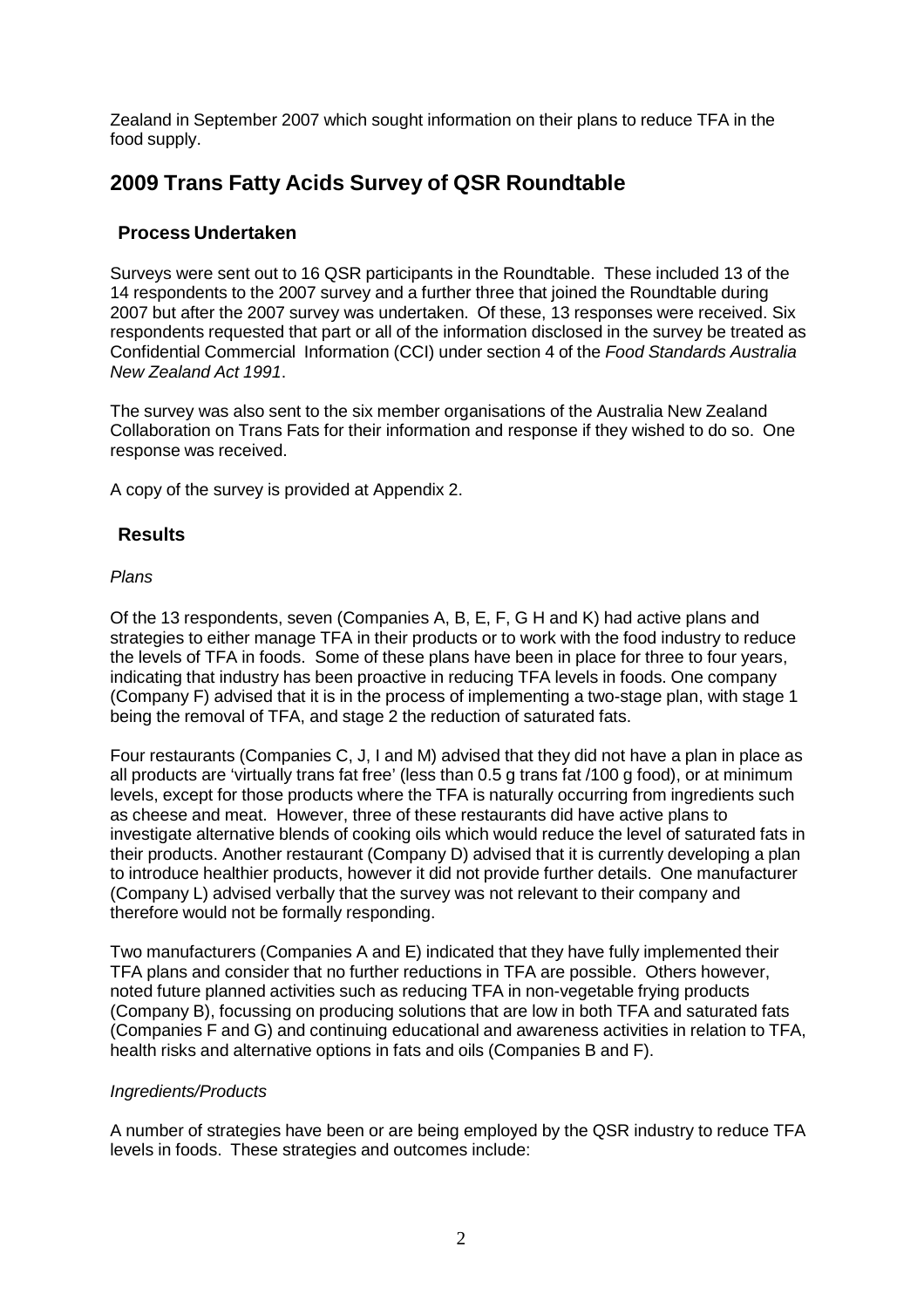- One restaurant (Company A) advised that it has taken steps to ensure that its products do not use hydrogenated fats or oils in food production and in-store operations. As a result, all products contain on average, less than 0.5% TFA;
- One manufacturer (Company B) has re-engineered its vegetable-based products to be less than 1% TFA. These products include vegetable bakery margarine and shortenings and vegetable cooking, culinary and frying oils. It is planned to reduce TFA in non-vegetable foodservice frying products within 12 months;
- Another restaurant (Company E) has developed a vegetable oil blend for both frying and parfrying which contains less than 1% TFA. This replaced the previous blend which contained 8% TFA;
- One manufacturer (Company F) advised that it has produced solutions that are low in TFA and saturated fats where possible. Other outcomes have included developing a range of items with less than 1% TFA and a range of products that are 'virtually trans fat free' (VTF). It is also developing a new product range that is both VTF and lower in saturated fat; and
- One manufacturer (Company G) has developed a dual low TFA and low saturated fat frying shortening, and a low TFA emulsified shortening to use in the manufacturing of their products (introduced November 2008). A low TFA frying shortening blend with negligible TFA levels will be introduced in February 2009. These changes will result in a reduction in TFA levels in the product from 2.7% to 0.5%. A low trans/low saturated fat product is planned to be introduced by the end of 2009.

Information provided by the Australian Food and Grocery Council (AFGC) in respect of food processing companies also indicates that changes to reduce TFA have been, and continue to be made, in this sector of the food industry. Examples include:

- Reducing TFA levels by around 50% across all of one company's products, primarily through removal of trans fats derived from partial hydrogenation;
- Reducing TFA levels in cream biscuits by 66% through reformulation;
- Replacing higher level TFA oils (containing an average of 45% trans fats) with lower TFA oils (for example 2% trans fats), in both retail and food service/culinary products;
- Use of straight vegetable oils (for example canola) for par-frying potato products and use of oven-baking rather than deep frying techniques during manufacture of retail products; and
- Reducing the TFA level in margarines from 6.5% to less than 1% through reformulation.

These initiatives indicate that the food production industry has contributed substantially to reducing the level of TFA in the Australian food supply. There are likely to be further opportunities within specific sectors, or by companies.

#### *Further Initiatives*

A number of other initiatives were identified by QSR members and one member of the Collaboration to complement existing plans and strategies to reduce TFA in foods.

#### Information Provision / Education

Several QSR members have included nutrition information (including TFA content) on product packaging (Companies B, G and H), in stores (Companies G and J) and on websites (Company G).

The Australian Oilseeds Federation is the industry organisation representing all players in the oils and fats supply chain. It has been active in promoting the reduction of TFA through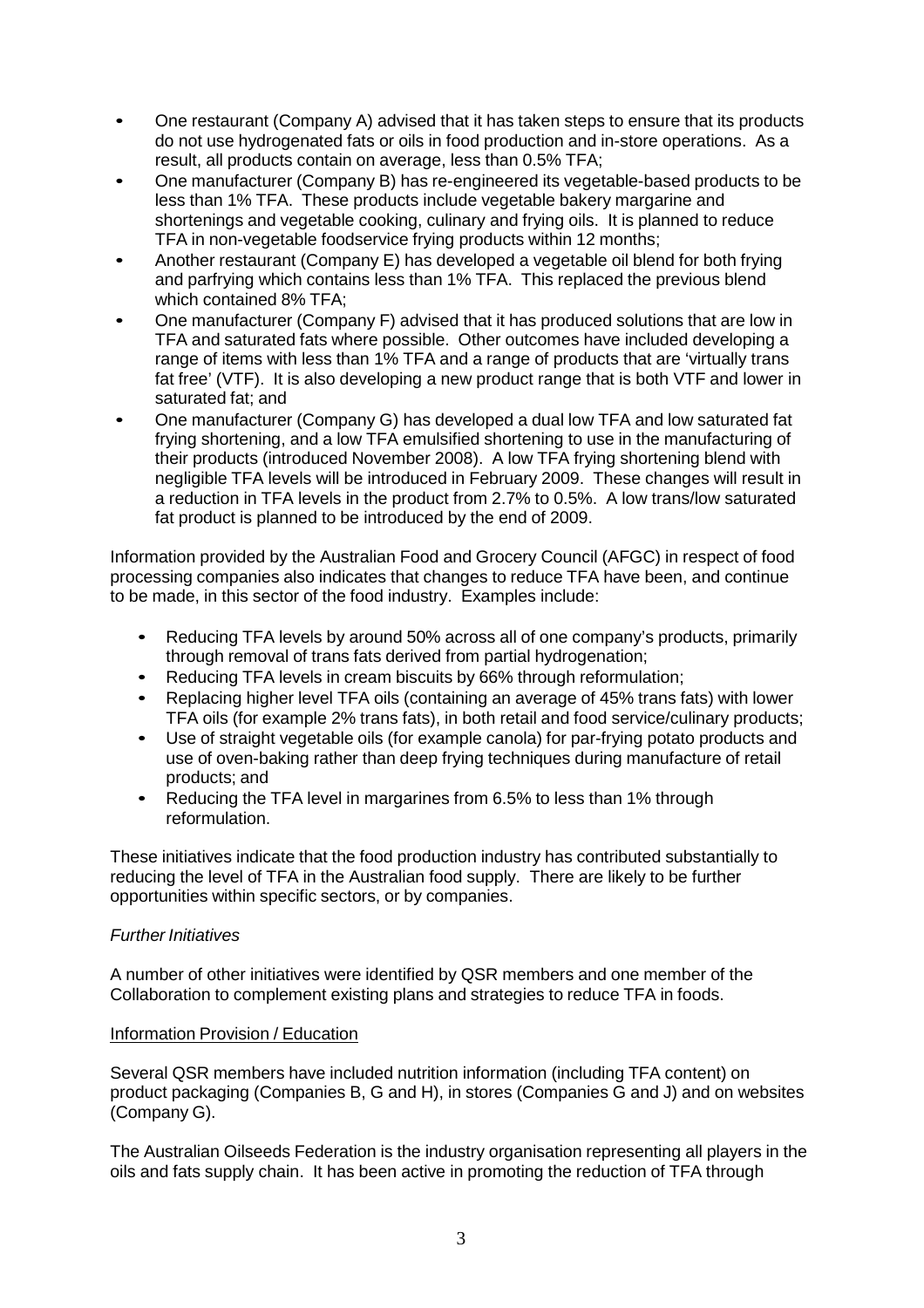educating consumers and the food industry about healthy oils, through media events, sample product kits, school education materials etc.

One manufacturer (Company F) has undertaken a range of awareness raising activities including:

- The development of a low TFA product identifier;<br>• Conducting presentations to commercial custome
- Conducting presentations to commercial customers on TFA, health risks and alternative options;
- Conducting internal training to sales and marketing staff; and
- Conducting awareness and education seminars to end users and managers about TFA and VTF products.

The National Heart Foundation of Australia has developed the 3 Step Guide for the service sector that contains guidelines identifying sources of TFA in the food supply and options for reducing the TFA content of foods. This tool was launched at the QSR Roundtable Summit in 2007, and made available to industry (suppliers, manufacturers, retailers, QSR, independent outlets) through a variety of communication channels.

During 2009, in NSW, the Heart Foundation aims to assist small to medium – sized foodservice businesses to swap to healthier oils and fats. This will be achieved through using a support kit, including the 3 Step Guide to assist local governments in establishing a need, a health policy, and tools to educate business owners and managers. Evaluation results and final outcomes of this pilot work with several local government councils will be available mid-2010.

#### Product Development

The Australian Oilseeds Federation (AOF) has fostered the development of high oleic/low linolenic canola and high oleic sunflower, which provide the required functionality in frying and other applications without any need for hydrogenation. This will give the food industry a locally available source of products that can be utilised directly or in blends to replace both products with TFA and high saturated fat products such as palm oil.

Additionally, in September 2009, AOF will be hosting the World Congress on Oils and Fats. This will bring around 600 global experts in oils and fats to Australia and will provide an opportunity for the food industry to learn about what new technologies and products are emerging.

The National Heart Foundation of Australia's Tick program encourages manufacturers and foodservice providers to reduce TFA in their products, whilst not increasing saturated fatty acids. In August 2006, the Tick program was introduced into the 'meals eaten out' category. This has had a direct positive impact on reducing the level of TFA in takeaway foods, largely as a result of Tick licensees and the QSR industry changing to oils containing less saturated fat and virtually no TFA, for example, canola-based frying oil. The indirect impact has been the establishment of supplier systems to manage the strict nutritional criteria for the ingredients used in the Tick program items, which has benefited the whole food service system.

The Tick program currently includes 27 food categories in the retail sector incorporating 'no partially hydrogenated fat' or 'trans fat' criteria, with more food categories to follow. In the foodservice sector it has three categories all including saturated and trans fat criteria. In late 2008, the Tick program in Australia introduced a new category for 'Bakery fats' which includes a saturated plus trans fat, and no partially hydrogenated fat criteria. Currently in progress is the development of a category for 'Pastry' which potentially will include saturated and trans fat guidelines.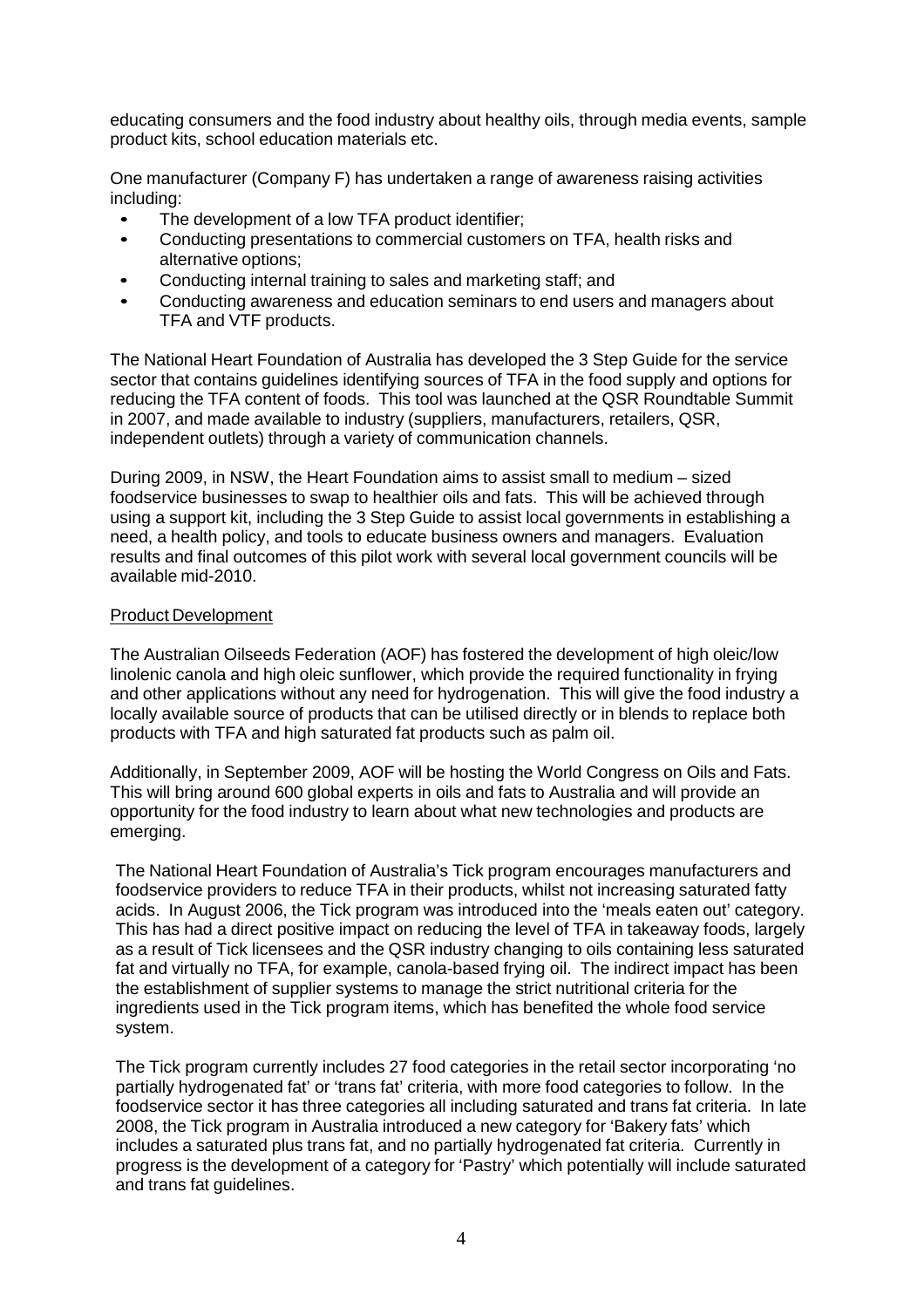### *Limitations/Constraints*

Some respondents to the survey identified various limitations or impediments to the achievement of low TFA/low saturated fat products. These include:<br>
■ Scientific challenges in the type of shortening that can be use

- Scientific challenges in the type of shortening that can be used without compromising quality and 'signature' product attributes such as freshness, texture, aroma and taste (Company G).
- The process of deodorization of oils (heating to high temperatures) creates trans fats but is required in part to kill any pesticides on the product (Company G).
- Production targets for the development of high oleic/low linolenic canola and high oleic sunflower have been behind due to drought in recent years (Company K).
- Progress in moving towards healthier oil solutions has been hampered over the last 12 months due to the world economic crisis. Healthier oils (i.e. those lower in TFA and saturated fats) are more expensive and many companies have reported that they are unable to manage an increased financial burden (Company F).
- One manufacturer (Company A) highlighted the need for additional information, specifically,
	- More information and comment/direction on the recommended amount of 'fat, saturated fat and trans fat' an average consumer should have in their diet/per product.
	- More information or communications on trans fat in dairy products or how the industry is communicating this issue (there is some confusion that dairy foods have good/bad trans fat, dairy foods/natural trans fat is acceptable in moderation).
	- Any proposed/changes to new labelling legislation with FSANZ on fat or display of data e.g. further extending the requirements of specifying trans fat, mono/poly unsaturated fat etc.
	- What other QSRs (in Australia and overseas) may be doing or communicating to address the trans fat/saturated fat issue (especially information on the oil used when cooking chips in-store).

### **Summary**

Of the 16 QSR members surveyed, 13 responses were received. However, it should be noted that several respondents to this survey are large 'players' in the QSR industry.

The majority of respondents have plans in place to manage the levels of TFA in their products. Some of these plans have been in place for several years while others are more recent initiatives. Several companies reported that no further reductions in TFA are possible, with future plans focussing on reducing saturated fat levels.

The main strategies employed by the QSR (and processed foods) industries to reduce TFA levels in foods appear to be in the following areas:

- Eliminating or limiting the use of hydrogenated fats or oils in food production processes;
- Reformulating bakery fats to contain very low levels of TFA;
- Substituting high TFA oils with new blends containing very low levels of TFA during production processes in both retail and food service products;
- Developing, educating and marketing new product ranges that are low in TFA; and
- Using oven-baking rather than deep frying techniques during the manufacture of retail products.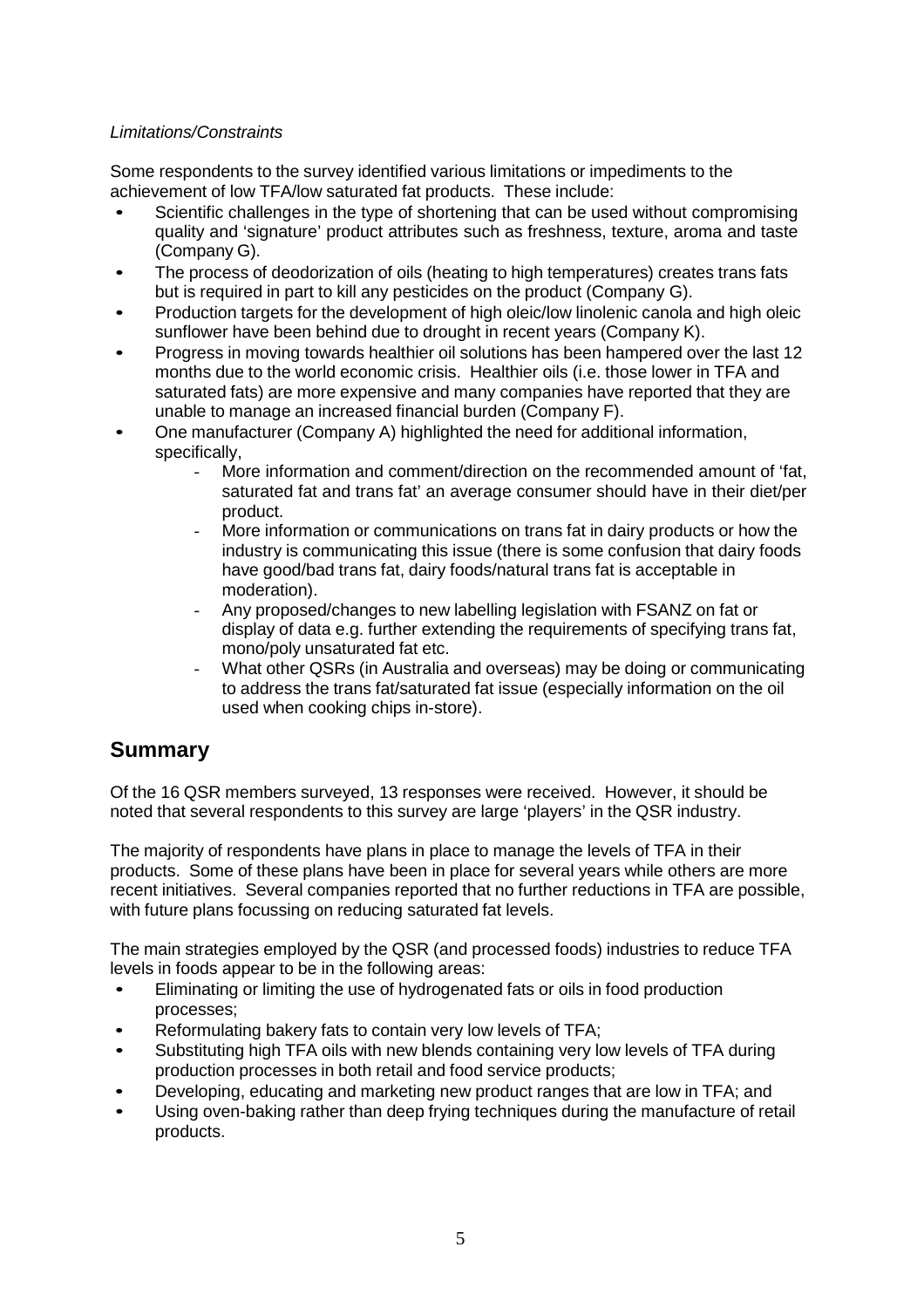It is difficult to directly compare progress made by the QSR industry since 2007 as not all respondents to the 2007 survey also contributed to the 2009 survey. However, of those that responded to both surveys, most appear to be well progressed in terms of reducing or eliminating TFA in their products considering the limitations identified. From the information provided there appears to be some quite dramatic reductions of 50-90% in the levels of TFA in certain ingredients and products. Several manufacturers that have reduced TFA to minimum levels (e.g. less than 0.5 g trans fat /100 g food), are now focussing on reducing saturated fat levels.

In addition to the above, some QSR members have undertaken a range of initiatives to raise awareness about TFA and ways that manufacturers can reduce TFA in their products. Other manufacturers have chosen to voluntarily provide the TFA content of their foods on food packaging, promotional material or on websites. Organisations such as the Australian Oilseeds Federation and the Heart Foundation of Australia have been active in promoting the reduction of TFA through innovation and R&D, education programs and materials and initiatives such as the Tick program.

# **Conclusion**

This survey indicates ongoing endeavours by both the QSR and the food processing industry to further reduce TFA levels in the Australian food supply. Data on the New Zealand food supply is yet to be received. Responses indicate that there is a strong incentive for manufacturers to act responsibly in this area, given the increasing level of consumer interest and awareness of the adverse health effects of both TFA and saturated fats.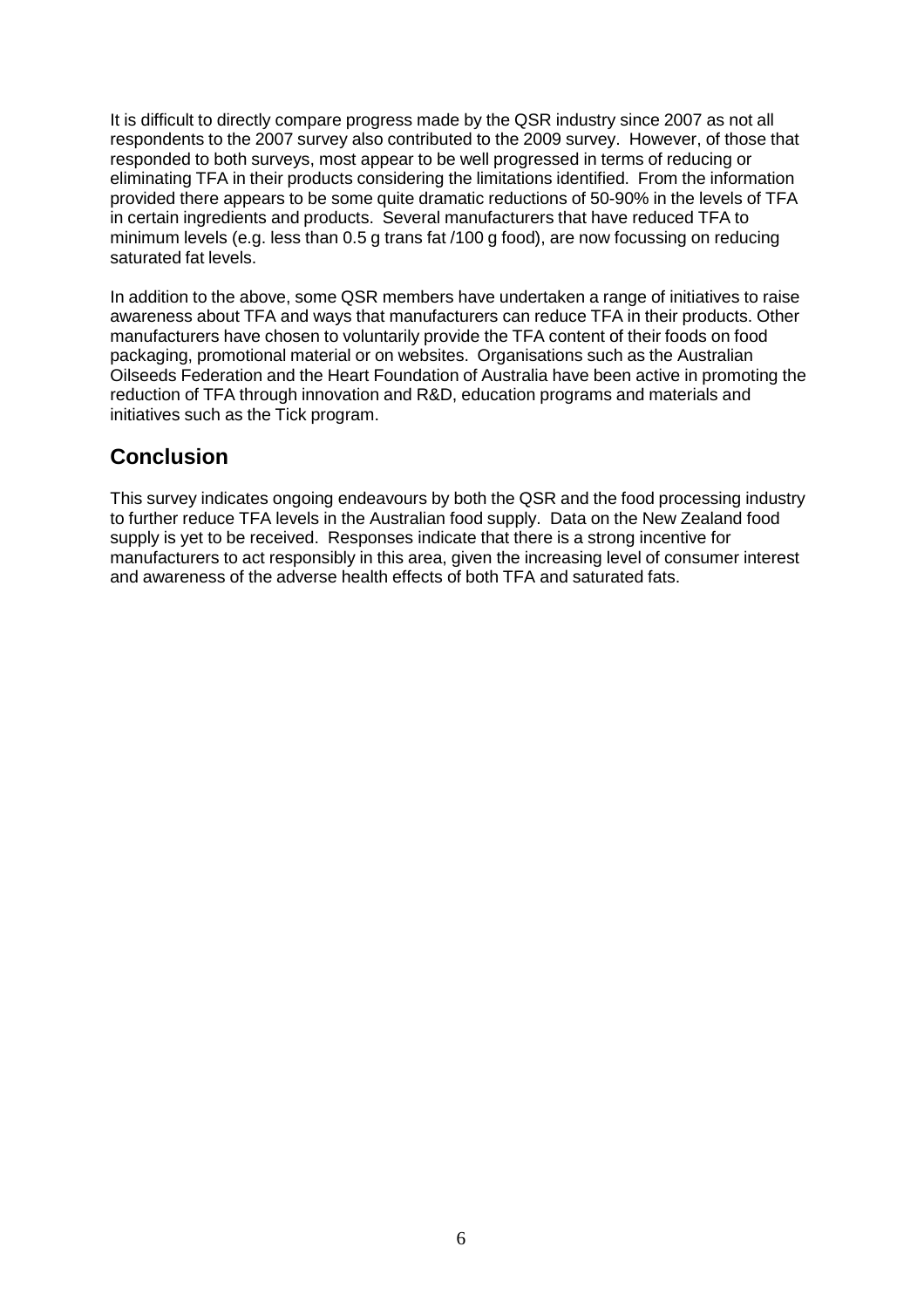### **Roundtable on Trans Fats in the Quick Service Restaurant Industry September 2007**

The QSR Roundtable met on two occasions, on 12 March 2007 and 26 September 2007. At its first meeting held in March 2007, it was noted that industry has been active in reducing TFA levels in foods for at least a decade, however, the levels of TFA could be reduced further. QSR representatives agreed to report on plans and strategies to further reduce the levels of TFA and saturated fatty acids including:

- Providing data on TFA and saturated fatty acids content;<br>• Steps being taken to reduce trans and/or saturated fatty a
- Steps being taken to reduce trans and/or saturated fatty acids;
- A timetable for reducing trans and/or saturated fatty acids levels; and
- Steps being taken to better inform consumers on TFA and/or saturated fatty acids.

In mid-2007, FSANZ co-ordinated a survey of the 14 QSR participants in the Roundtable to collate information about the levels of TFA and saturated fatty acids in foods as discussed above. FSANZ presented the outcomes of this survey to the Roundtable meeting in September 2007. A summary of the outcomes of this survey is provided below. These outcomes were presented verbally at the September 2007 combined meeting of the Collaboration and Roundtable.

### **Summary of Outcomes from 2007 Survey on Plans to Reduce Trans Fatty Acids in the Food Supply**

### *Introduction*

Templates were sent out to the 14 Quick Service Restaurants participants in the Roundtable. Twelve responded to the request, and seven of the responses provided at least some quantitative data in addition to answering the questions provide in the template. Below is a summary of the responses to the questions.

#### *Current plans and programs*

Of the 12 respondents, 10 had active plans and strategies in place to manage trans fatty acids (TFA) in their products. One restaurant was planning to implement their strategy in 2008, and one restaurant did not have any plans and was not planning to implement any strategies in the near future.

The Quick Service Restaurant industry has a variety of strategies in place to reduce TFA in foods. Some of these strategies have been in place for some time, other are more recent initiatives. Overall, the responses suggest that the industry is proactive in managing the ingredients they use to prepare their meals and the oils the use for frying to achieve as low a level of TFAas possible. Most of the successes have been in the area of substitution of partially hydrogenated oils used for frying and parfrying (i.e. partially frying so that the frying process can be completed later). The challenges are items in the pantry that use shortenings high in TFA and switching to ingredients lower in fat.

The following initiatives are in place across the industry:

- Keeping records on the *trans* fatty acid contents of food in the pantry;
- Ongoing review of *trans* fatty acid content in foods and ingredients;
- Analysis and monitoring of *trans* fatty acid contents;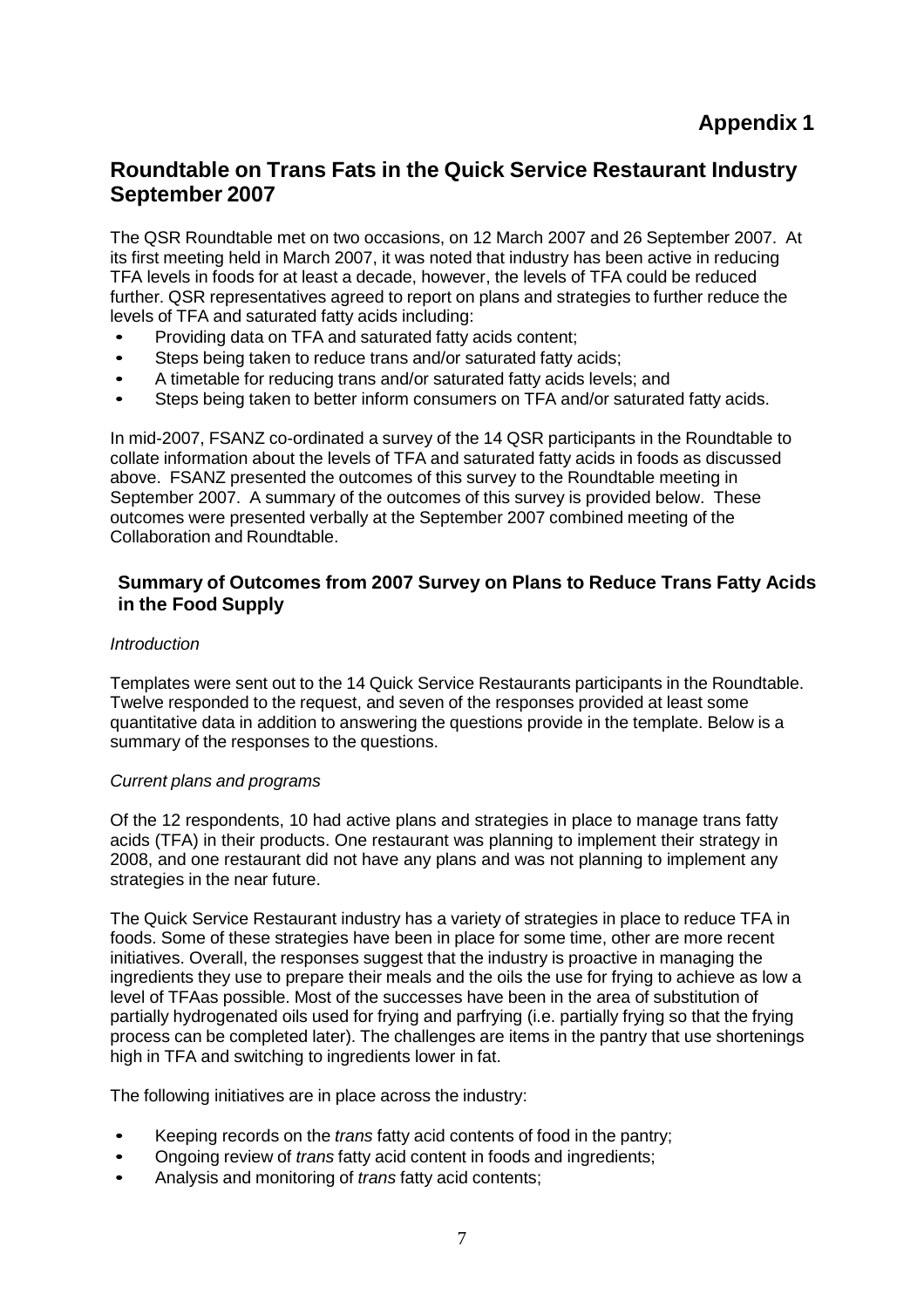- Benchmarking to a minimum level;
- Substitution of high with low *trans* fatty acid pantry items;
- No or limited use of partially hydrogenated oils and fats;
- Use of cooking oils low in *trans* fatty acids;
- Use of ingredients that have been parfried in low *trans* fatty acid oils;
- Use of low fat dairy and meat ingredients in meals; and
- Pro-active supply chain management, including working together with suppliers to reduce *trans* fatty acid.

#### *Outcomes*

Most of the respondents that had strategies in place provided some idea of the outcomes they wanted to achieve. A number of the responses showed considerable commitment to improve the overall healthiness and quality of their products. Members of the Roundtable sought the following outcomes:

- Reducing TFA contents of foods on the menu and throughout the supply chain;<br>• Maintaining existing initiatives:
- Maintaining existing initiatives;<br>• Adhering to benchmarked leve
- Adhering to benchmarked levels;
- Acting responsibly and taking account of the wellbeing of consumers;
- Continued development of alternatives to oils high in trans and saturated fatty acids
- Increase awareness of TFA;
- Increased availability of low TFA foods;
- National Heart Foundation endorsement;
- New product lines low in TFA; and
- Increased share of the health conscious market.

#### *Additional information*

More than half the respondents wanted further information on TFA in the following areas:

- Consumer research;
- Nutritional guidelines;
- Health impact of TFA from ruminant sources;
- Proposed regulatory changes;
- Overseas initiatives;
- New products low in TFA; and
- Roundtable outcomes.

#### *Other issues and comments*

Respondents provide some additional comment including:

- The Roundtable has increased awareness of TFA issues in the Quick Service Restaurant industry;
- The Roundtable should emphasise that many initiatives have been in place for some time;
- There are additional initiatives to reduce saturated as well as TFA;
- There are moves to introduce cooking oils lower in saturated fatty acids;
- Additional initiatives are in place to reduce overall fat content and improve the nutritional quality of foods; and
- The substitution of oils is constrained by food safety, occupational safety, availability and undesirable flavours and textures.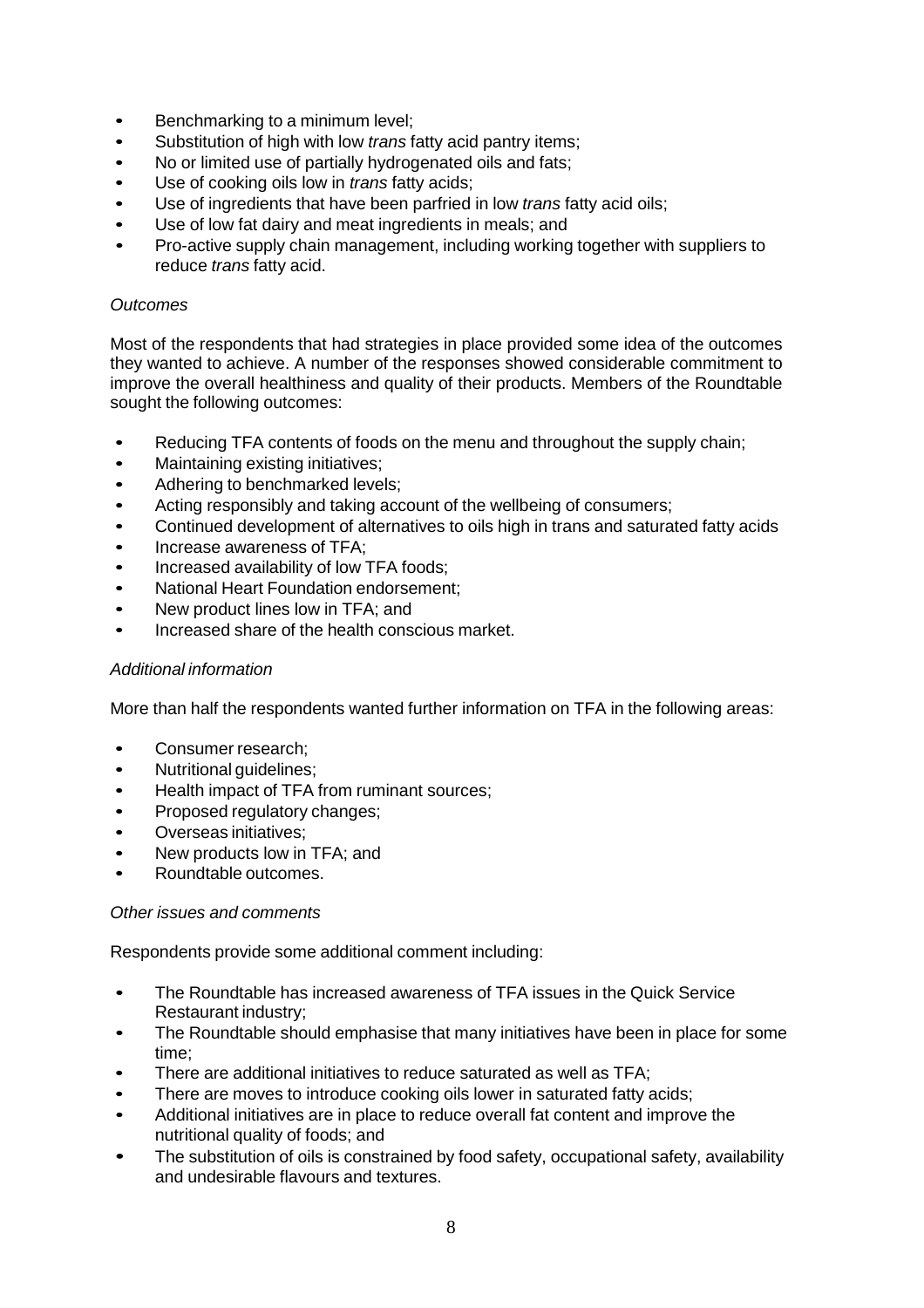# **Trans fatty acids Roundtable of Quick Serve Restaurants**

**QSR plans to reduce trans fatty acids in the food supply.**

| Organisation:                                                                |                                                                     |                                                                                     |  |  |  |
|------------------------------------------------------------------------------|---------------------------------------------------------------------|-------------------------------------------------------------------------------------|--|--|--|
| Name &                                                                       |                                                                     |                                                                                     |  |  |  |
| <b>Position</b>                                                              |                                                                     |                                                                                     |  |  |  |
| <b>Contact details:</b>                                                      |                                                                     |                                                                                     |  |  |  |
| Date:                                                                        |                                                                     |                                                                                     |  |  |  |
| Is any information to be treated as                                          |                                                                     | Yes / No                                                                            |  |  |  |
| <b>Confidential Commercial</b>                                               |                                                                     |                                                                                     |  |  |  |
| Information?                                                                 |                                                                     |                                                                                     |  |  |  |
|                                                                              |                                                                     | If Yes, please identify separately                                                  |  |  |  |
|                                                                              | * s4 Food Standards Australia New Zealand                           |                                                                                     |  |  |  |
|                                                                              |                                                                     |                                                                                     |  |  |  |
|                                                                              | Did you respond to the previous survey?                             | Yes / No                                                                            |  |  |  |
|                                                                              |                                                                     |                                                                                     |  |  |  |
|                                                                              |                                                                     | <b>Question 1: (a)</b> Do you currently have a plan or programme in place to reduce |  |  |  |
| TFA in your products?                                                        | Yes / No                                                            |                                                                                     |  |  |  |
|                                                                              |                                                                     |                                                                                     |  |  |  |
|                                                                              | (b) If yes, please outline below this plan. If no, please go to Q4. |                                                                                     |  |  |  |
|                                                                              |                                                                     |                                                                                     |  |  |  |
| A1 $(a)$                                                                     |                                                                     |                                                                                     |  |  |  |
|                                                                              |                                                                     |                                                                                     |  |  |  |
|                                                                              |                                                                     |                                                                                     |  |  |  |
|                                                                              |                                                                     |                                                                                     |  |  |  |
|                                                                              |                                                                     |                                                                                     |  |  |  |
| A1(b)                                                                        |                                                                     |                                                                                     |  |  |  |
|                                                                              |                                                                     |                                                                                     |  |  |  |
|                                                                              |                                                                     |                                                                                     |  |  |  |
|                                                                              |                                                                     |                                                                                     |  |  |  |
|                                                                              |                                                                     |                                                                                     |  |  |  |
| Question 2: What progress has been made to date? (Please quantify in Table 1 |                                                                     |                                                                                     |  |  |  |
| or 2 if possible)                                                            |                                                                     |                                                                                     |  |  |  |
|                                                                              |                                                                     |                                                                                     |  |  |  |
| A2:                                                                          |                                                                     |                                                                                     |  |  |  |
|                                                                              |                                                                     |                                                                                     |  |  |  |
|                                                                              |                                                                     |                                                                                     |  |  |  |
|                                                                              |                                                                     |                                                                                     |  |  |  |
|                                                                              |                                                                     |                                                                                     |  |  |  |
|                                                                              |                                                                     |                                                                                     |  |  |  |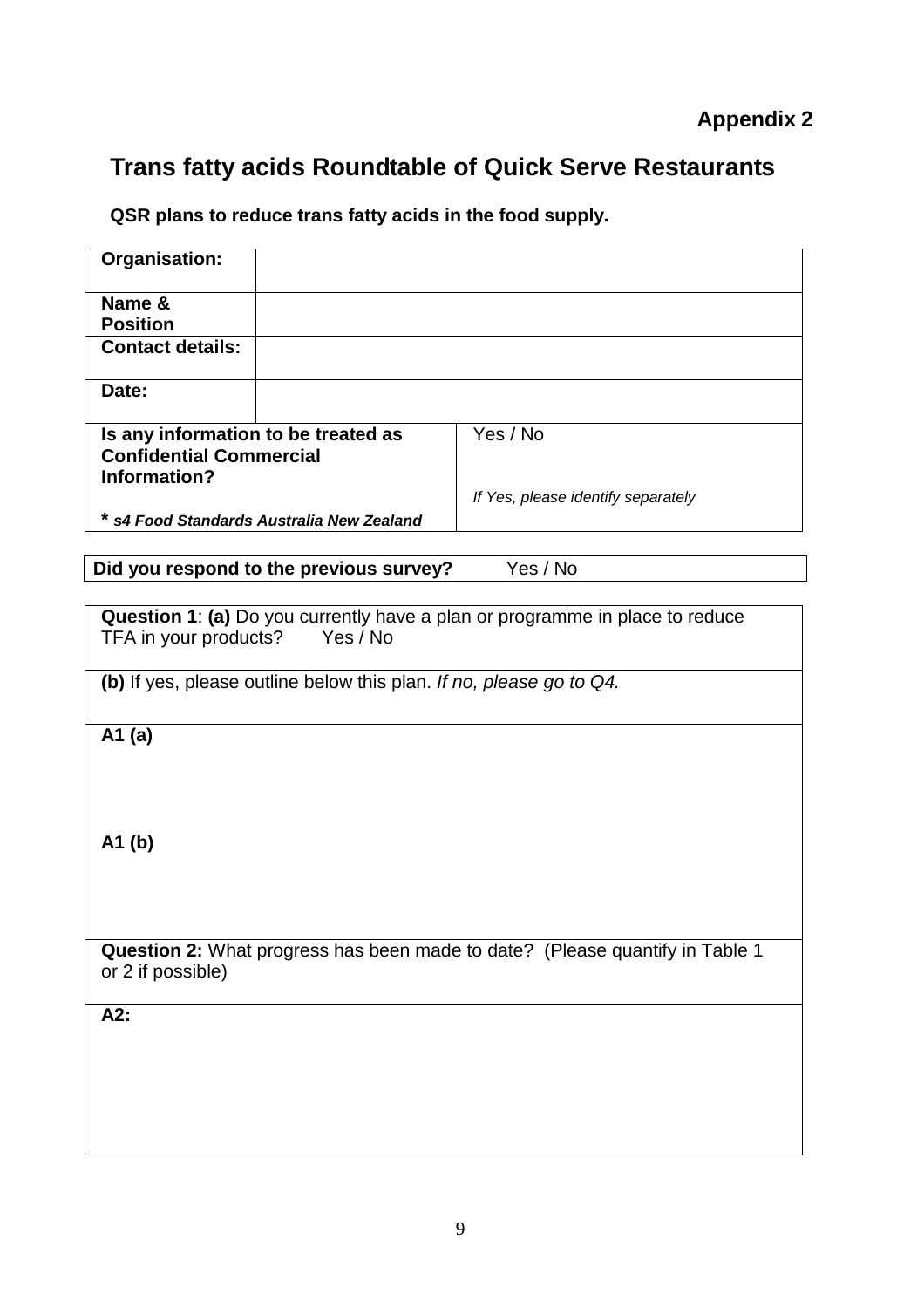| <b>Question 3:</b> What outcomes do you expect to achieve from these |
|----------------------------------------------------------------------|
| initiatives? (Please quantify in attached Table if possible).        |

### **A3:**

**Question 4: (a)** If you have no plan currently in place, do you intend to develop a plan?

**(b)** When do you expect to develop the plan?

**A4 (a)**

**A4 (b)**

**Question 5: (a)** If you responded to the previous survey conducted in 2007, what additional progress has been made? (Please quantify if possible).

**(b)** If no further progress has been made, please provide reasons why.

**A5 (a)**

**A5 (b)**

**Question 6:** Do you have any further comments you wish to provide?

**A6**